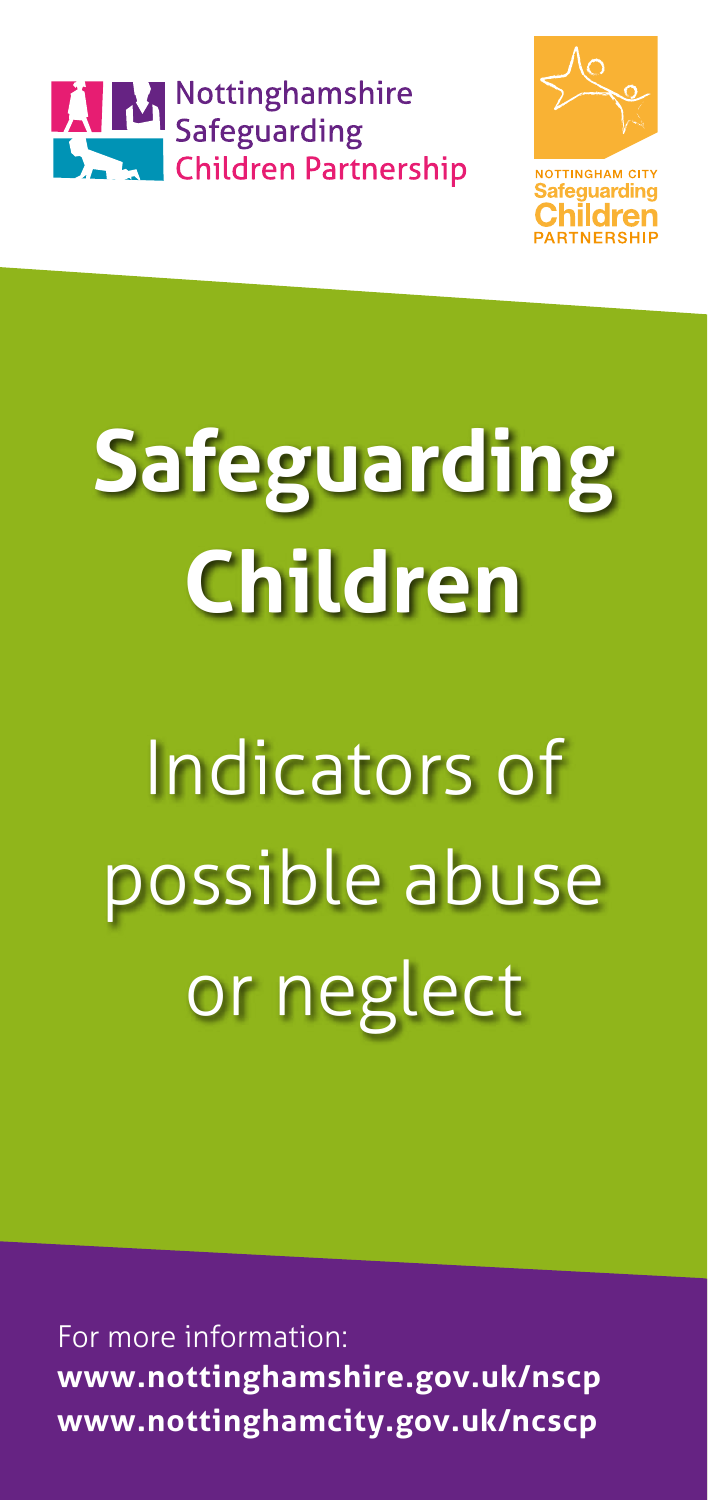## **Safeguarding Children**

No matter where you work, you are likely to encounter children during the course of your normal working activities. You are in a unique position to be able to observe signs of abuse or neglect, or changes in behaviour which may indicate a child may be being abused or neglected.

- Be alert to the signs of abuse and neglect.
- Question the behaviour of children and parents/carers - don't necessarily take what you are told at face value.
- Know where to turn to if you need to ask for help.
- Refer to children's social care or to the police, if you suspect that a child is at risk of harm or is in immediate danger.

To help you to safeguard children, you should make sure that you understand and work within the local multi-agency safeguarding arrangements. The procedures for Nottinghamshire and Nottingham City are available online at https://nottinghamshirescb.proceduresonline.com/ This is where you'll find detailed guidance covering a whole range of safeguarding issues, assessment tools and pathways.

You can also find out more information including training opportunities through the Nottinghamshire Safeguarding Children Partnership website: www.nottinghamshire.gov.uk/nscp

www.nottinghamcity.gov.uk/ncscp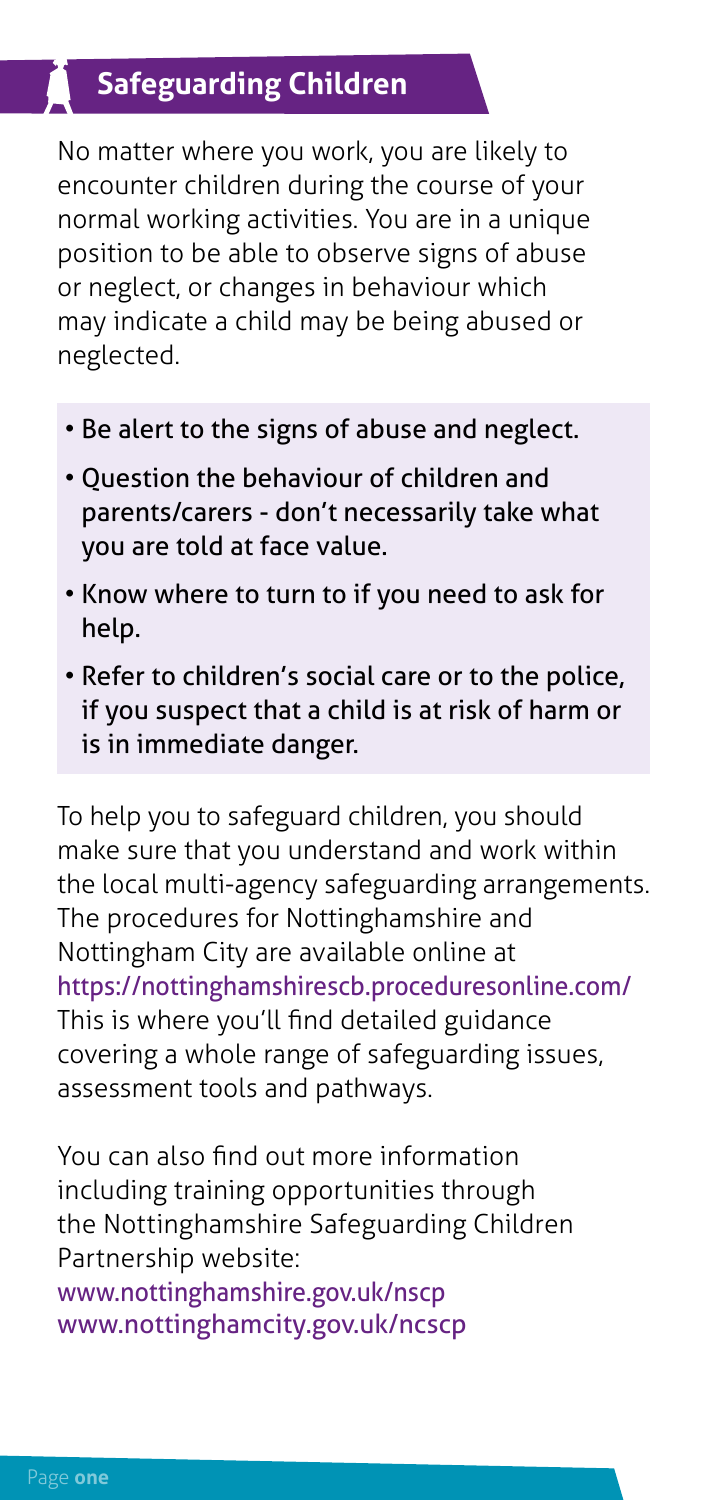#### Remember:

- children have a right to be safe and should be protected from all forms of abuse and neglect
- safeguarding children is everyone's responsibility
- it is better to help children as early as possible, before issues escalate and become more damaging; and
- children and families are best supported and protected when there is a co-ordinated response from all relevant agencies.

## **Child abuse and neglect**

Abuse and neglect are forms of maltreatment – a person may abuse or neglect a child by inflicting harm, or by failing to act to prevent harm.

Children and young people may be abused in a family, in an institutional setting, by those known to them or by a stranger. They may be vulnerable to abuse or exploitation from outside their families – these threats might arise at school, from within peer groups or from the wider community and also online – these risks from those not connected with the family, are known as **contextual safeguarding**. Child abuse and neglect can have major longterm impacts on all aspects of a child's health, development and well-being.

There are four main categories of abuse and neglect: physical abuse, emotional abuse, sexual abuse and neglect. Each has its own specific warning indicators, which you should be alert to. Refer to the interagency safeguarding procedures for full details.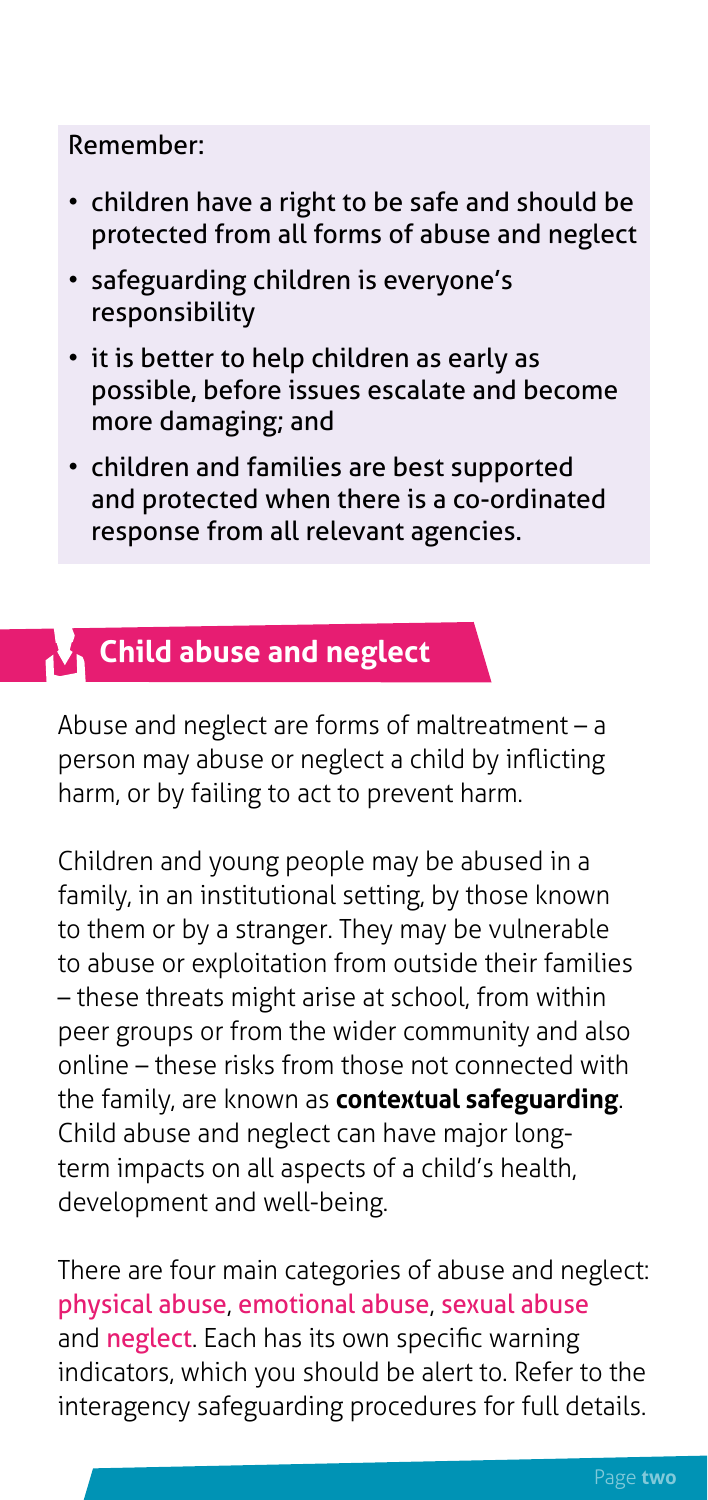**Neglect** is the persistent failure to meet a child's basic physical and/or psychological needs, likely to result in the serious impairment of the child's health or development. Neglect may occur during pregnancy as a result of maternal substance abuse.

*The following signs may be indicators of neglect:* Children who:

- are living in a home that is indisputably dirty or unsafe;
- are left hungry or dirty;
- are left without adequate clothing, e.g. not having a winter coat;
- are living in dangerous conditions, i.e. around drugs, alcohol or violence;
- are often angry, aggressive or self-harm;
- fail to receive basic health care; and
- parents who fail to seek medical treatment when their children are ill or are injured.

**Physical abuse** may involve hitting, shaking, throwing, poisoning, burning or scalding, drowning, suffocating or otherwise causing physical harm to a child. Physical harm may also be caused when a parent or carer fabricates the symptoms of, or deliberately induces, illness in a child.

## *The following signs may be indicators of physical abuse:* Children with:

- frequent injuries;
- unexplained or unusual fractures or broken bones; and
- unexplained:
	- bruises or cuts;
	- bruising in non-mobile babies;
	- burns or scalds; or
	- bite marks.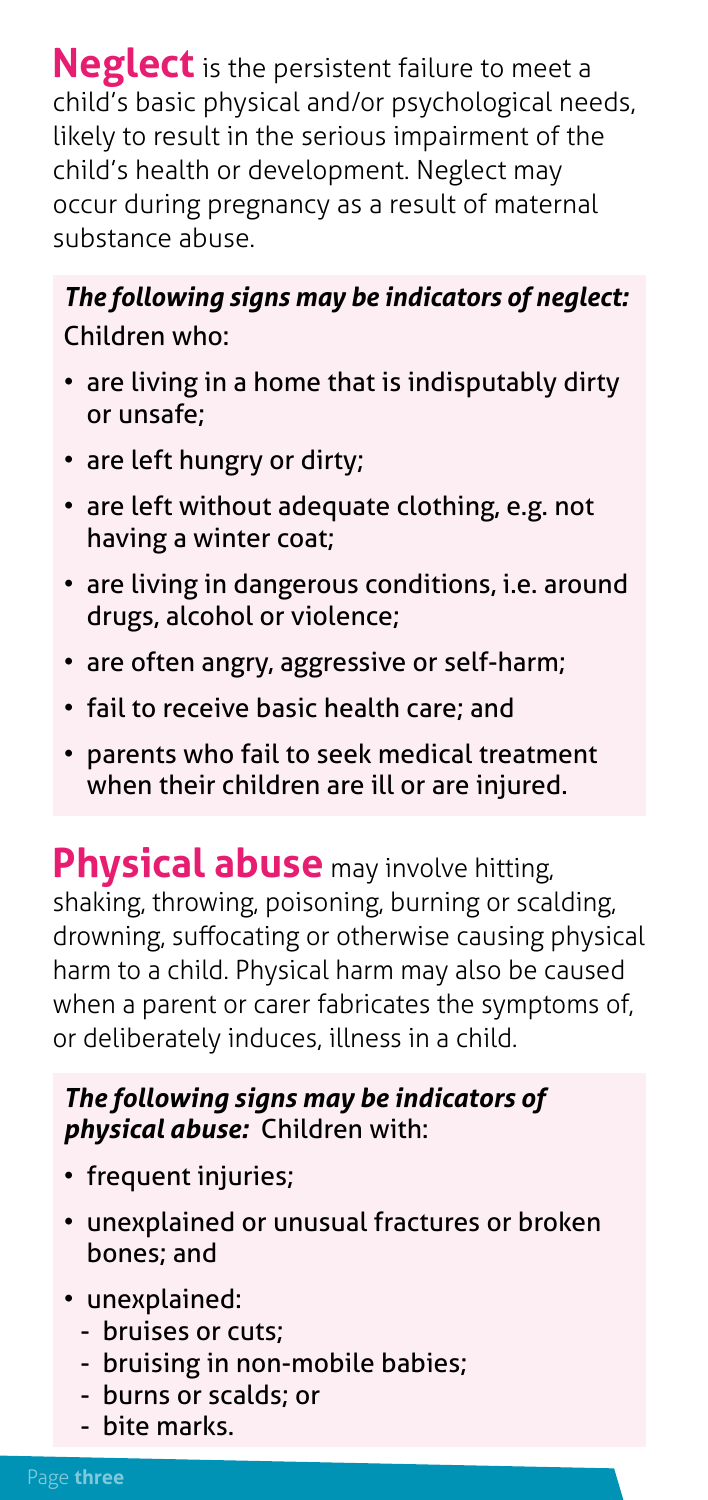**Emotional abuse** is the persistent emotional maltreatment of a child such as to cause severe and persistent adverse effects on the child's emotional development.

- Conveying to children that they are worthless or unloved, inadequate, or valued only insofar as they meet the needs of another person;
- Not giving the child opportunities to express their views, deliberately silencing them or 'making fun' of what they say or how they communicate;
- Imposing age or developmentally inappropriate expectations on children;
- Seeing or hearing the ill-treatment of another e.g. where there is domestic abuse;
- Serious bullying (including cyber bullying), causing children frequently to feel frightened or in danger;
- Exploiting and corrupting children.

#### *The following signs may be indicators of emotional abuse:*

- children who are excessively withdrawn, fearful, or anxious about doing something wrong;
- parents or carers who withdraw their attention from their child, giving the child the 'cold shoulder';
- parents or carers blaming their problems on their child; and
- parents or carers who humiliate their child, for example, by name-calling or making negative comparisons.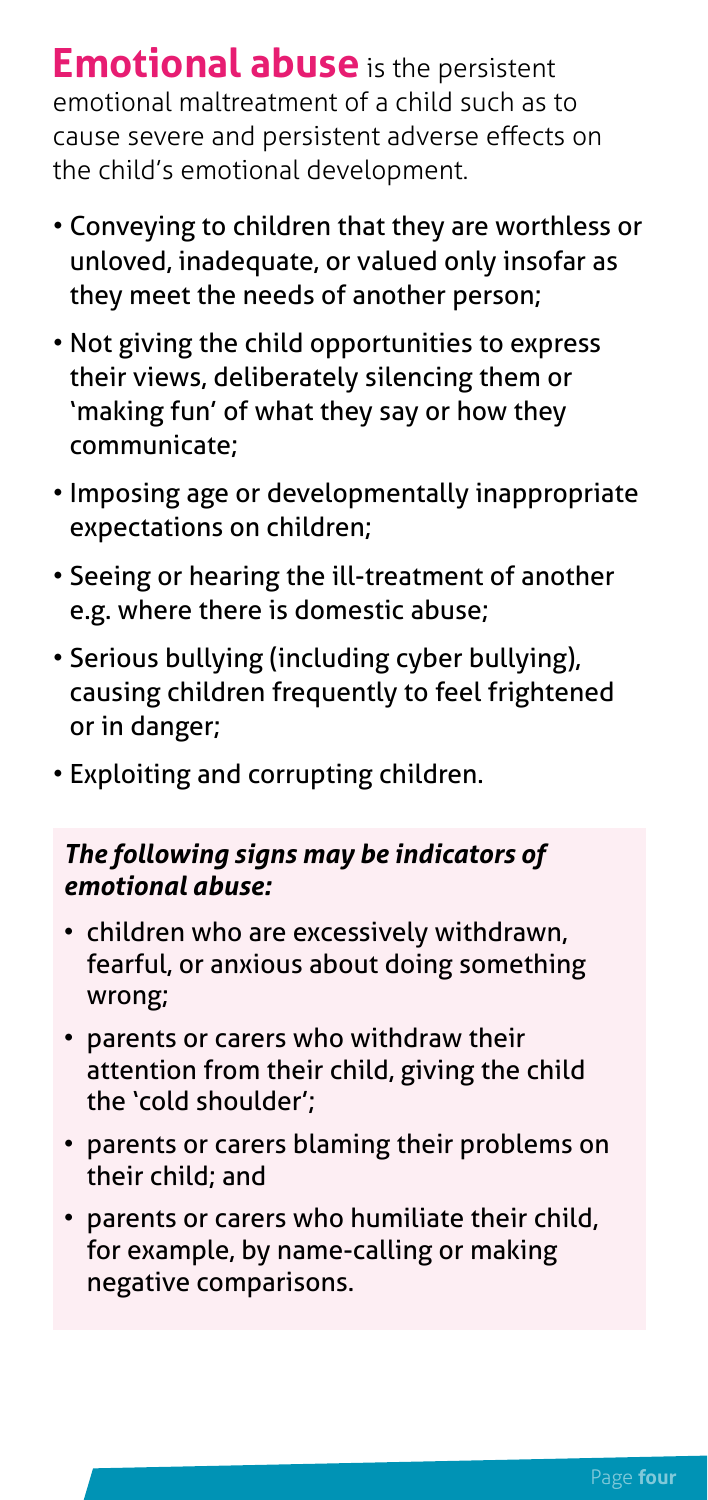**Sexual abuse** Involves forcing or enticing a child or young person to take part in sexual activities, not necessarily involving a high level of violence, whether or not the child is aware of what is happening. The activities may involve physical contact, including assault by penetration (for example, rape or oral sex) or non-penetrative acts such as masturbation, kissing, rubbing and touching outside of clothing.

They may also include non-contact activities, such as involving children in looking at, or in the production of, sexual images, watching sexual activities, encouraging children to behave in sexually inappropriate ways, or grooming a child in preparation for abuse. Sexual abuse can take place online, and technology can be used to facilitate offline abuse. Sexual abuse is not solely perpetrated by adult males. Women can also commit acts of sexual abuse, as can other children.

## *The following signs may be indicators of sexual abuse:* Children who:

- display knowledge or interest in sexual acts inappropriate to their age;
- use sexual language or have sexual knowledge that you wouldn't expect them to have;
- ask others to behave sexually or play sexual games; and
- have physical sexual health problems, including soreness in the genital and anal areas, sexually transmitted infections or underage pregnancy.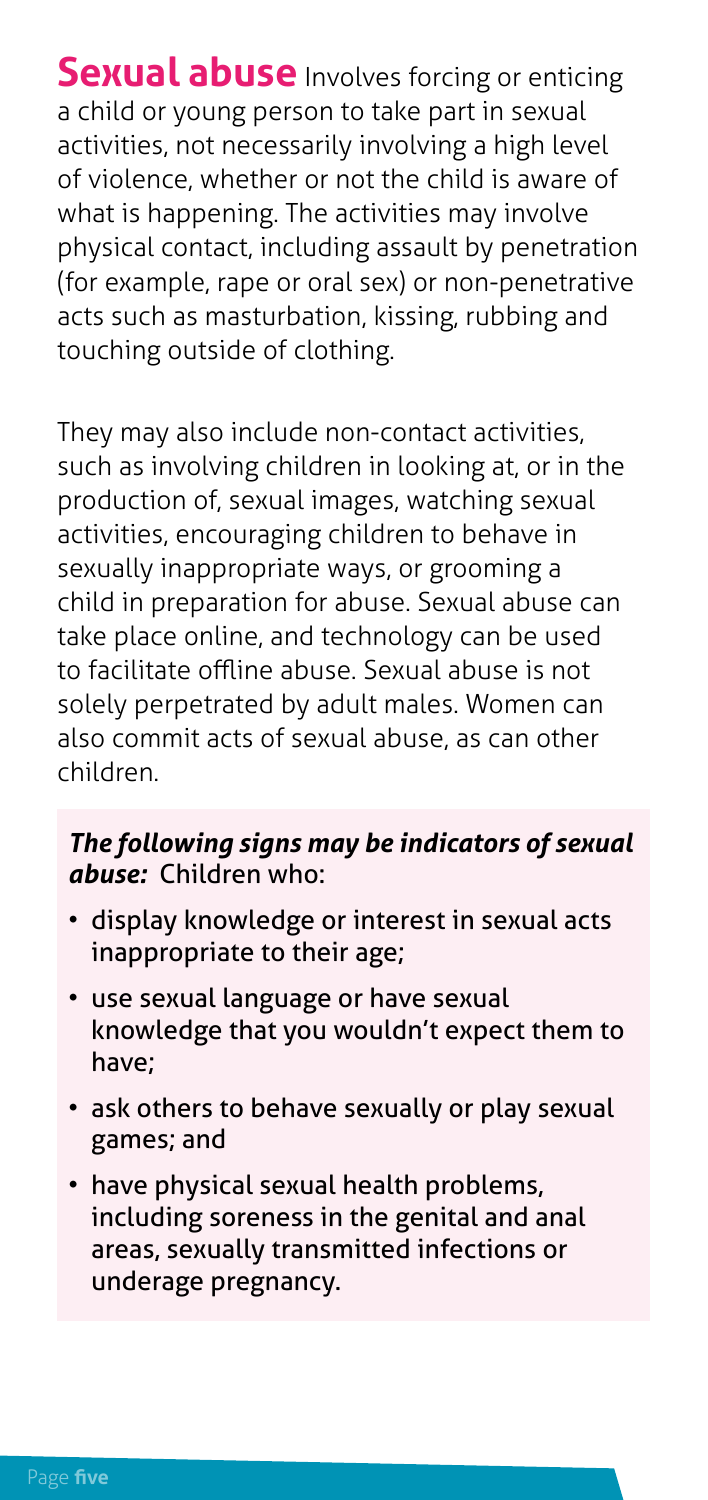Sexual abuse includes abuse of children through **sexual exploitation** which occurs where an individual or group takes advantage of an imbalance of power to coerce, manipulate or deceive a child or young person under the age of 18 into sexual activity (a) in exchange for something the victim needs or wants, and/or (b) for the financial advantage or increased status of the perpetrator or facilitator. The victim may have been sexually exploited even if the sexual activity appears consensual. Child sexual exploitation does not always involve physical contact; it can also occur through the use of technology.

#### *The following signs may be indicators of sexual exploitation:* Children who:

- appear with unexplained gifts or new possessions;
- associate with other young people involved in exploitation;
- have older boyfriends or girlfriends;
- suffer from sexually transmitted infections or become pregnant;
- suffer from changes in emotional well-being;
- misuse drugs and alcohol;
- go missing for periods of time or regularly come home late; and
- regularly miss school or education or don't take part in education.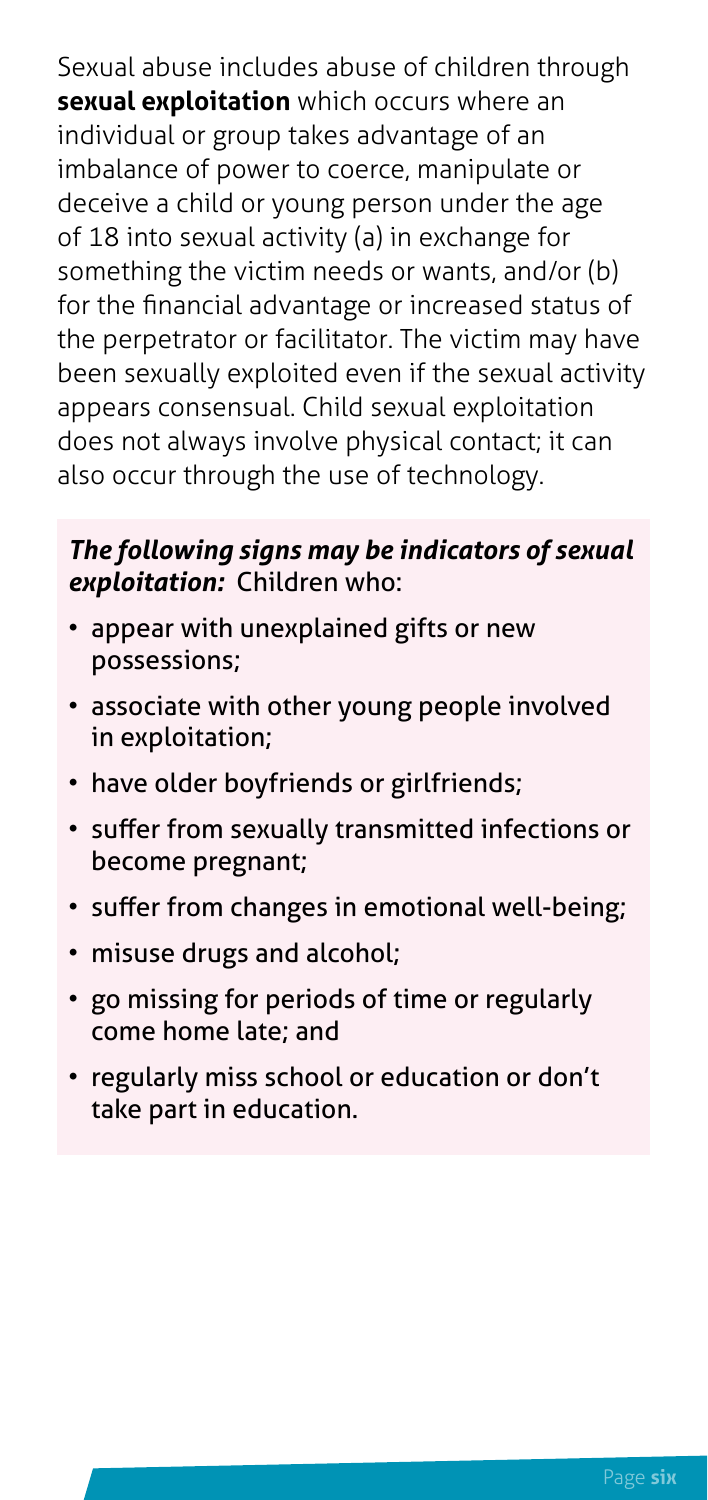This is an approach to understanding, and responding to, young people's experiences of significant harm beyond their families. These extra-familial threats might arise at school and in other educational establishments, from within peer groups, or from the wider community and online. Child sexual exploitation is a type of contextual safeguarding risk (described in the previous section) and a summary of other examples is included below:

**Harmful sexual behaviour** is developmentally inappropriate sexual behaviour which is displayed by children and young people and which may be harmful or abusive. To help determine whether a behaviour might be a normal part of a child's development refer to the Brook Sexual Behaviours Traffic Light Tool, [https://www.brook.org.uk/](https://www.brook.org.uk/training/wider-professional-training/sexual-behaviours-traffic-light-tool/) [training/wider-professional-training/sexual](https://www.brook.org.uk/training/wider-professional-training/sexual-behaviours-traffic-light-tool/)[behaviours-traffic-light-tool/](https://www.brook.org.uk/training/wider-professional-training/sexual-behaviours-traffic-light-tool/)

**Child criminal exploitation** is typified by a power imbalance in favour of those perpetrating the exploitation and usually involves some form of exchange (e.g. carrying drugs in return for something). The exchange can include both tangible (such as money, drugs or clothes) and intangible rewards (such as status, protection or perceived friendship or affection). Young people who are criminally exploited are at a high risk of experiencing violence and intimidation and threats to family members may also be made.

**Serious youth violence** young people involved in crime, whether exploitatively or not, may be at risk of being seriously harmed or of causing serious physical injury to another.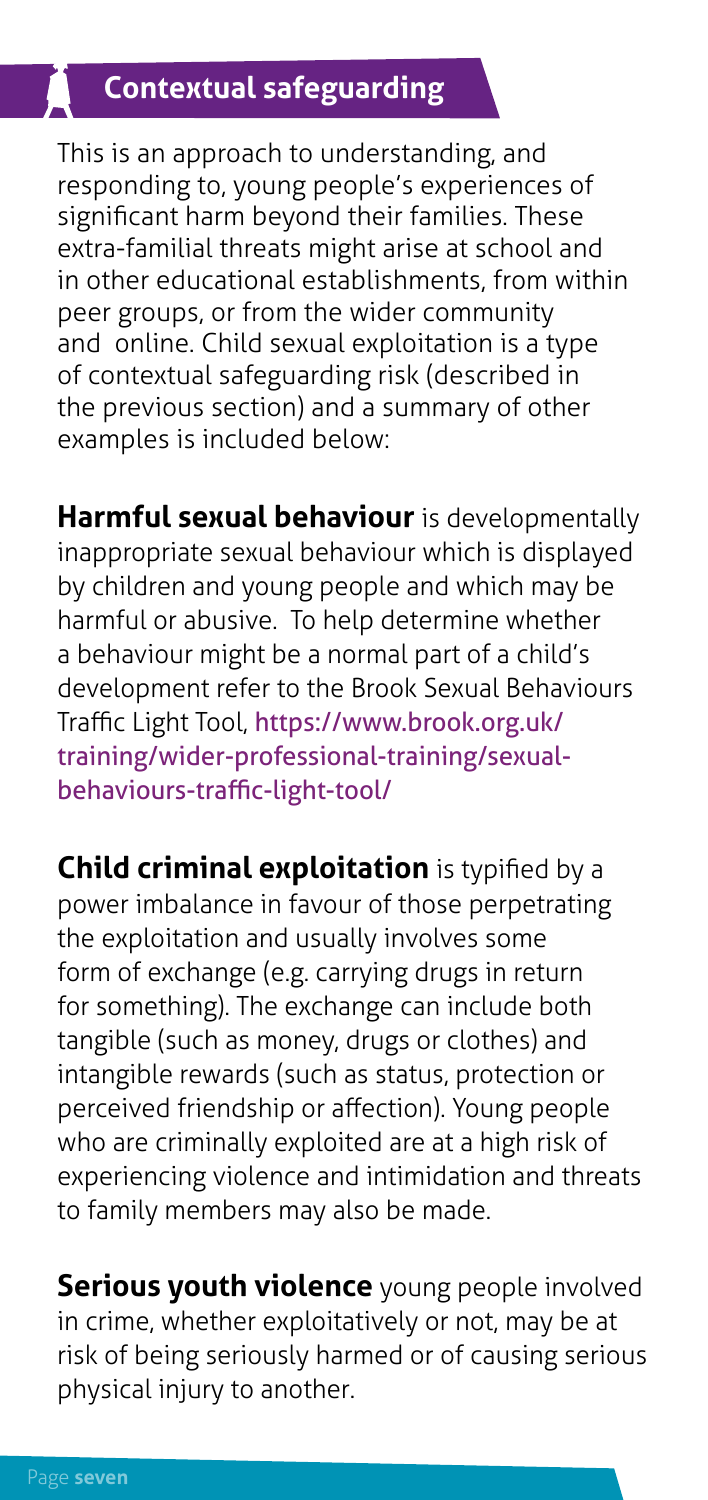This could be a weapon-enabled violence (stabbing, shooting or hit and run type incidents) or through aggravated assault. The risk of serious youth violence may increase when the young person is gang-affiliated.

**Radicalisation** is defined as the process by which people come to support an extreme ideology which advocates violence. This ideology may be religious or political in nature but can also include a fascination with a person (such as someone who has been involved in murders or torture) or a social movement, for example animal rights activism.

## **Human trafficking and modern slavery**

child trafficking is the action or practice of illegally procuring and relocating children, typically for the purposes of sexual exploitation or forced labour (a form of modern slavery). Any child who is recruited, transported, transferred, harboured or received for the purposes of exploitation is considered to be a trafficking victim.

For more information and indicators go to the interagency safeguarding children procedures: [https://nottinghamshirescb.proceduresonline.](https://nottinghamshirescb.proceduresonline.com/index.html) [com/index.html](https://nottinghamshirescb.proceduresonline.com/index.html)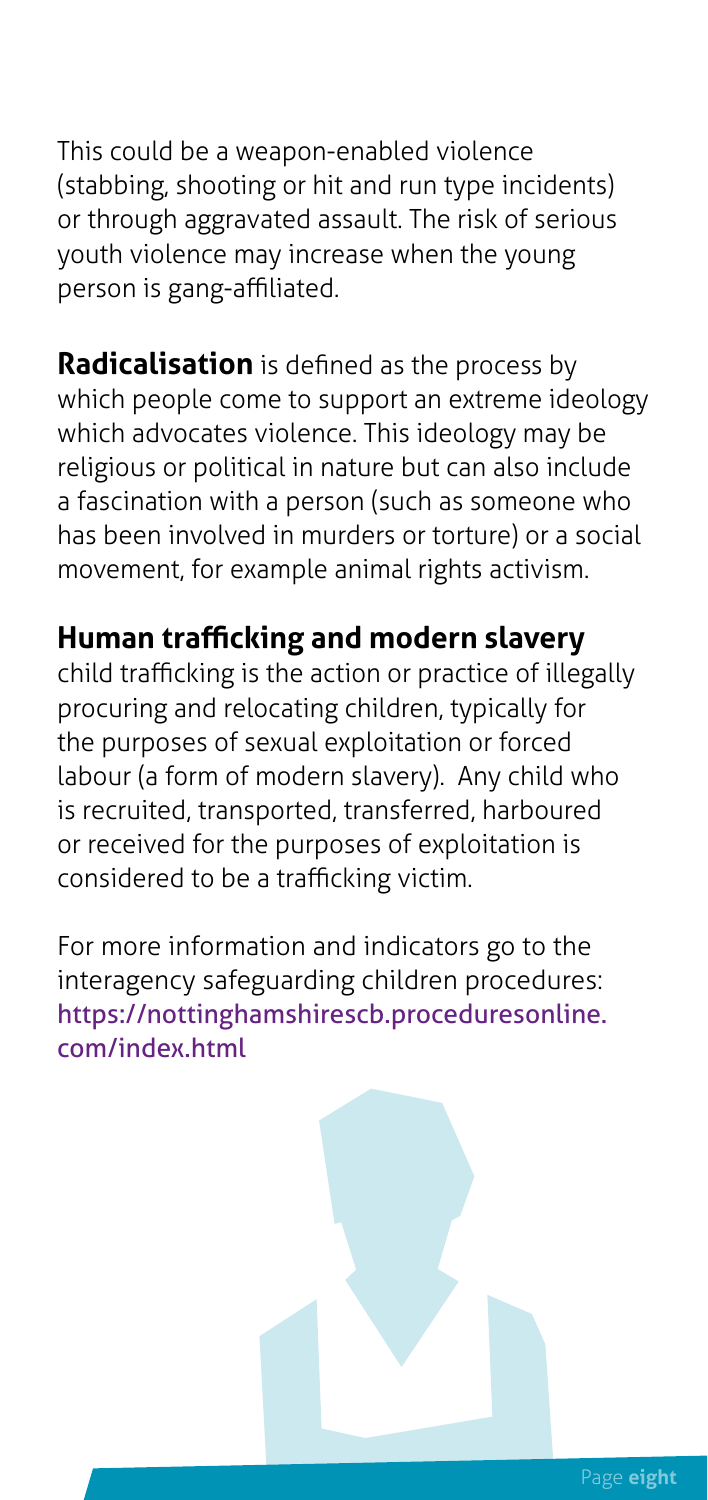## **Taking action**

#### **Being alert to signs of abuse and neglect**

The first step is to be alert to the signs of abuse and neglect, understand the interagency safeguarding procedures and consider what training would support you in your role.

### **Questioning behaviours**

The signs of child abuse might not always be obvious, and a child might not tell anyone what is happening to them. You should therefore question behaviours if something seems unusual and try to speak to the child, alone, if appropriate, to seek further information.

If a child reports that they are being abused and neglected, you should; listen to them, take their allegation seriously, and reassure them that you will take action to keep them safe.

Depending on the circumstances of the case you might refer directly to children's social care and/ or the police, or discuss your concerns with others and ask for help. You should always explain to the child the action that you are taking. It is important to maintain confidentiality, but do not promise the child that you won't tell anyone, as you may need to do so in order to protect the child.

#### **Asking for help**

Concerns about a child's welfare can vary greatly by their nature and seriousness, how they have been identified and over what duration they have arisen. If you have concerns about a child, you should ask for help. You should discuss your concerns with your manager, a named or designated professional or a designated member of staff.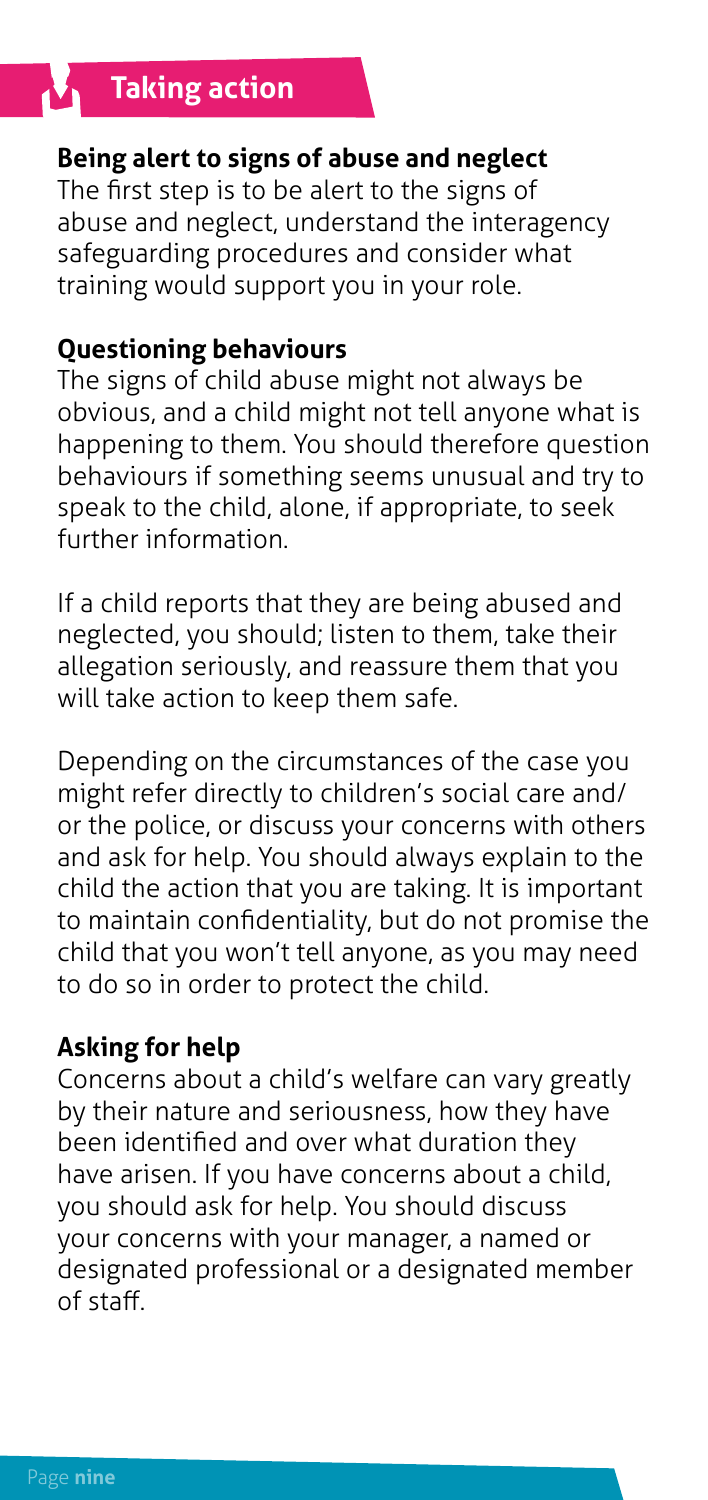#### **Early help assessment**

Early help means providing support as soon as a problem emerges. Refer to the Pathway to Provision for Nottinghamshire, and the Family Support pathway for Nottingham City to help you identify the level of need, what services are available. If an Early Help Assessment is needed the (EHAF) is used in the County for this purpose.

Nottinghamshire County Council www.nottinghamshire.gov.uk/pathway-to-provision

www.nottinghamchildrenspartnership.co.uk/5624

## **Making a referral to children's social care**

## **Nottinghamshire MASH**

**Telephone:** 0300 500 80 90

**Urgent out of hours:** 0300 456 45 46

**Email:** mash.safeguarding@nottscc.gov.uk **Or by online form:** [www.nottinghamshire.gov.uk/care/](http://www.nottinghamshire.gov.uk/care/safeguarding/childrens-mash/report-a-new-concern-about-a-child) [safeguarding/childrens-mash/report-a-new-](http://www.nottinghamshire.gov.uk/care/safeguarding/childrens-mash/report-a-new-concern-about-a-child)

[concern-about-a-child](http://www.nottinghamshire.gov.uk/care/safeguarding/childrens-mash/report-a-new-concern-about-a-child)

## **Nottingham City Children & Families Direct**

**Telephone:** 0115 876 48 00 **Email:** candfdirect@nottinghamcity.gov.uk For more information if you are worried about a child [worried about a child](https://www.nottinghamcity.gov.uk/information-for-residents/children-and-families/nottingham-city-safeguarding-children-board/worried-about-a-child/)